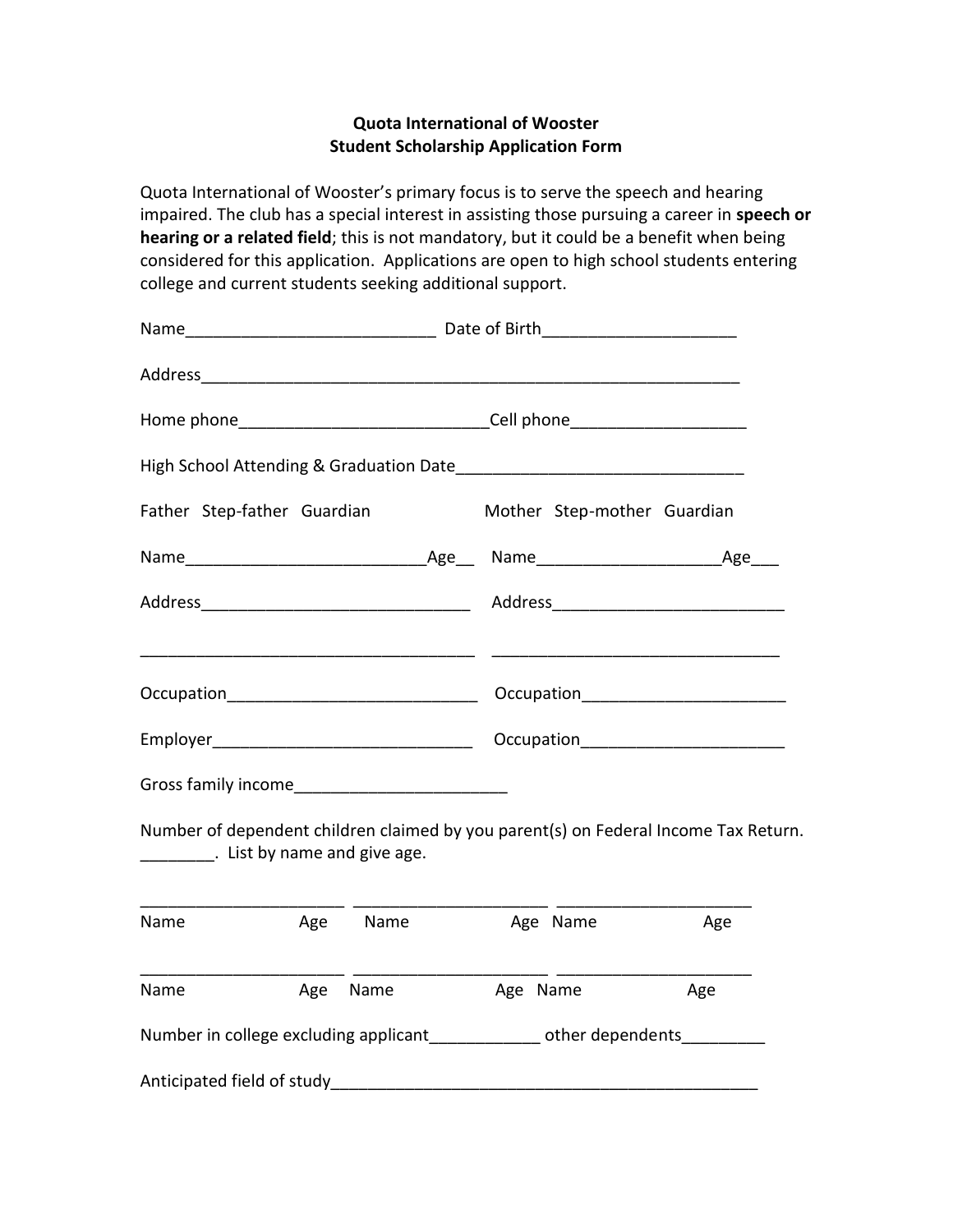| What career do you hope to pursue? |  |
|------------------------------------|--|
|------------------------------------|--|

Have you applied to a college or university?

| Have you been accepted at a college or university? | If so, list name and address of |
|----------------------------------------------------|---------------------------------|
| college or university.                             |                                 |

Approximate cost for school year including room, board, tuition, books: \_\_\_\_\_\_\_\_\_\_\_

Grants, scholarships, fellowships, assistantships, loans, & other aid already awarded: when the set of the set of the set of the set of the set of the set of the set of the set of the set o

On a separate sheet of paper, write a brief (300 words or less) biography of yourself, including interests, extracurriculars, work experience, and professional or occupational plans.

\_\_\_\_\_\_\_\_\_\_\_\_\_\_\_\_\_\_\_\_\_\_\_\_\_\_\_\_\_\_\_\_\_\_\_\_\_\_\_\_\_\_\_\_\_\_\_\_\_\_\_\_\_\_\_\_\_\_\_\_\_\_\_\_\_\_\_\_\_

\_\_\_\_\_\_\_\_\_\_\_\_\_\_\_\_\_\_\_\_\_\_\_\_\_\_\_\_\_\_\_\_\_\_\_\_\_\_\_\_\_\_\_\_\_\_\_\_\_\_\_\_\_\_\_\_\_\_\_\_\_\_\_\_\_\_\_\_\_\_

\_\_\_\_\_\_\_\_\_\_\_\_\_\_\_\_\_\_\_\_\_\_\_\_\_\_\_\_\_\_\_\_\_\_\_\_\_\_\_\_\_\_\_\_\_\_\_\_\_\_\_\_\_\_\_\_\_\_\_\_\_\_\_\_\_\_\_\_\_\_\_

\_\_\_\_\_\_\_\_\_\_\_\_\_\_\_\_\_\_\_\_\_\_\_\_\_\_\_\_\_\_\_\_\_\_\_\_\_\_\_\_\_\_\_\_\_\_\_\_\_\_\_\_\_\_\_\_\_\_\_\_\_\_\_\_\_\_\_\_\_

List awards or honors received while in high school\_\_\_\_\_\_\_\_\_\_\_\_\_\_\_\_\_\_\_\_\_\_\_\_\_\_\_\_\_

Do you have a hearing or speech impairment? If so, please explain\_\_\_\_\_\_\_\_\_\_\_\_\_\_\_\_\_

I hereby certify that the above information is correct and that I am not a child or grandchild of a Quota Club member.

| <b>Applicants Signature</b> | Date |
|-----------------------------|------|
|                             |      |

| Parent/Guardian Signature | Date |
|---------------------------|------|
|---------------------------|------|

Please return this form to your guidance counselor who will complete the following information and return it to the Quota Club Scholarship Chairman: official high school transcript, photocopy of ACT/SAT scores, letters of recommendation from two teachers and a guidance counselor.